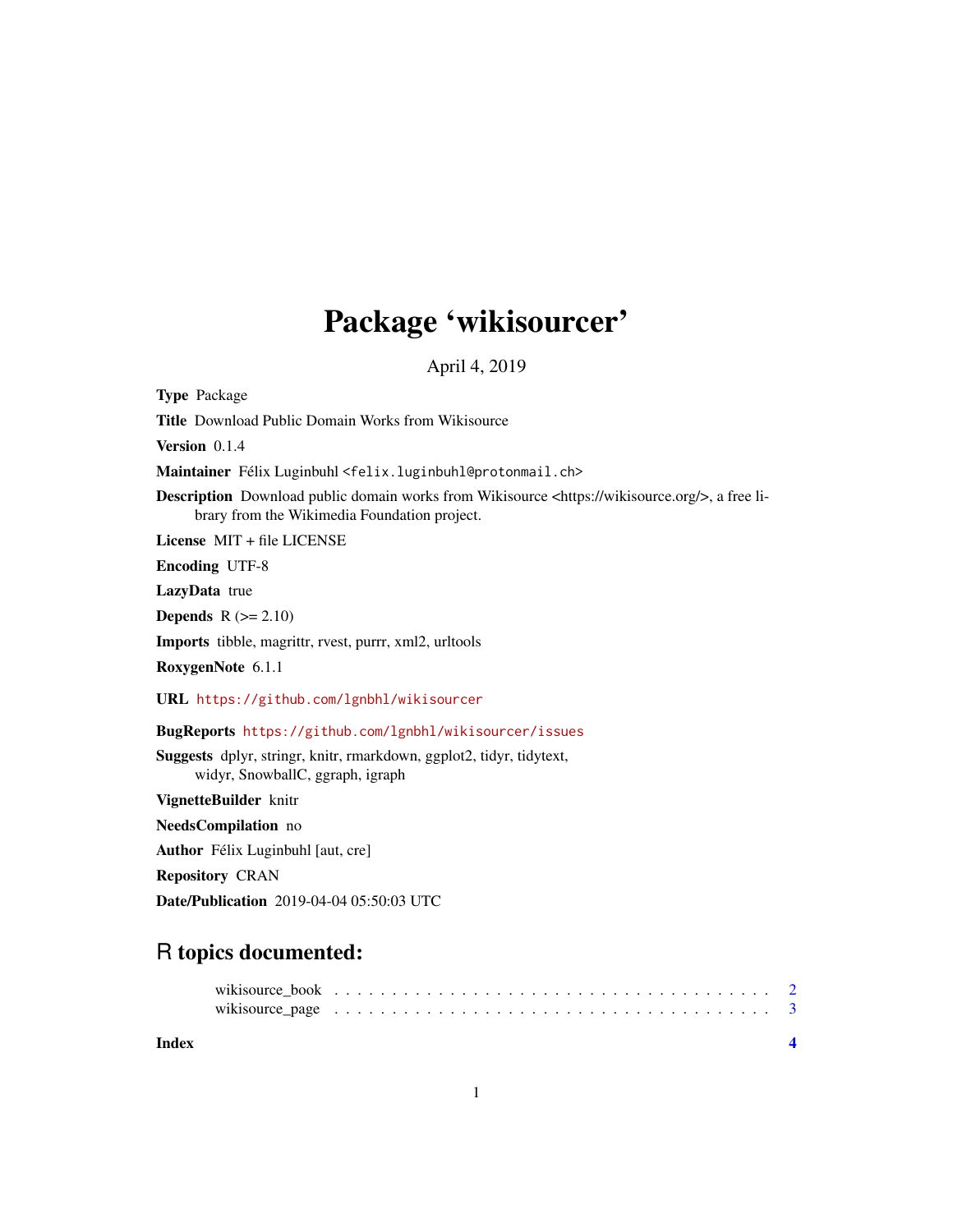<span id="page-1-0"></span>

#### Description

Download a book using the url of a Wikisource content page into a data frame. The Wikisource table of content page should link to all the Wikisource pages constituting the book. The text in the Wikisource pages is downloaded using the wikisource\_page() function.

#### Usage

```
wikisource_book(url, cleaned = TRUE)
```
#### Arguments

| url     | A url of a Wikisource content page listing the pages constituting the book. |
|---------|-----------------------------------------------------------------------------|
| cleaned | A boolean variable for cleaning Wikisource pages.                           |

#### Details

The download could fail if the Wikisource paths listed into content page strongly differ from the url path of the content page.

#### Value

A five column tbl\_df (a type of data frame; see tibble or dplyr packages) with one row for each line of the text or texts, with columns.

text A character column

title A character column with the title of the Wikisource summary page

page Integer column with a number for the text from each Wikisource page downloaded

language A character column with a two letter string refering the language of the text

url A character column with the url of the Wikisource page of the text

#### Examples

## Not run:

```
# download Voltaire's "Candide"
wikisource_book("https://en.wikisource.org/wiki/Candide")
# download "Candide" in French and Spanish
library(purrr)
fr <- "https://fr.wikisource.org/wiki/Candide,_ou_l%E2%80%99Optimisme/Garnier_1877"
es <- "https://es.wikisource.org/wiki/C%C3%A1ndido,_o_el_optimismo"
```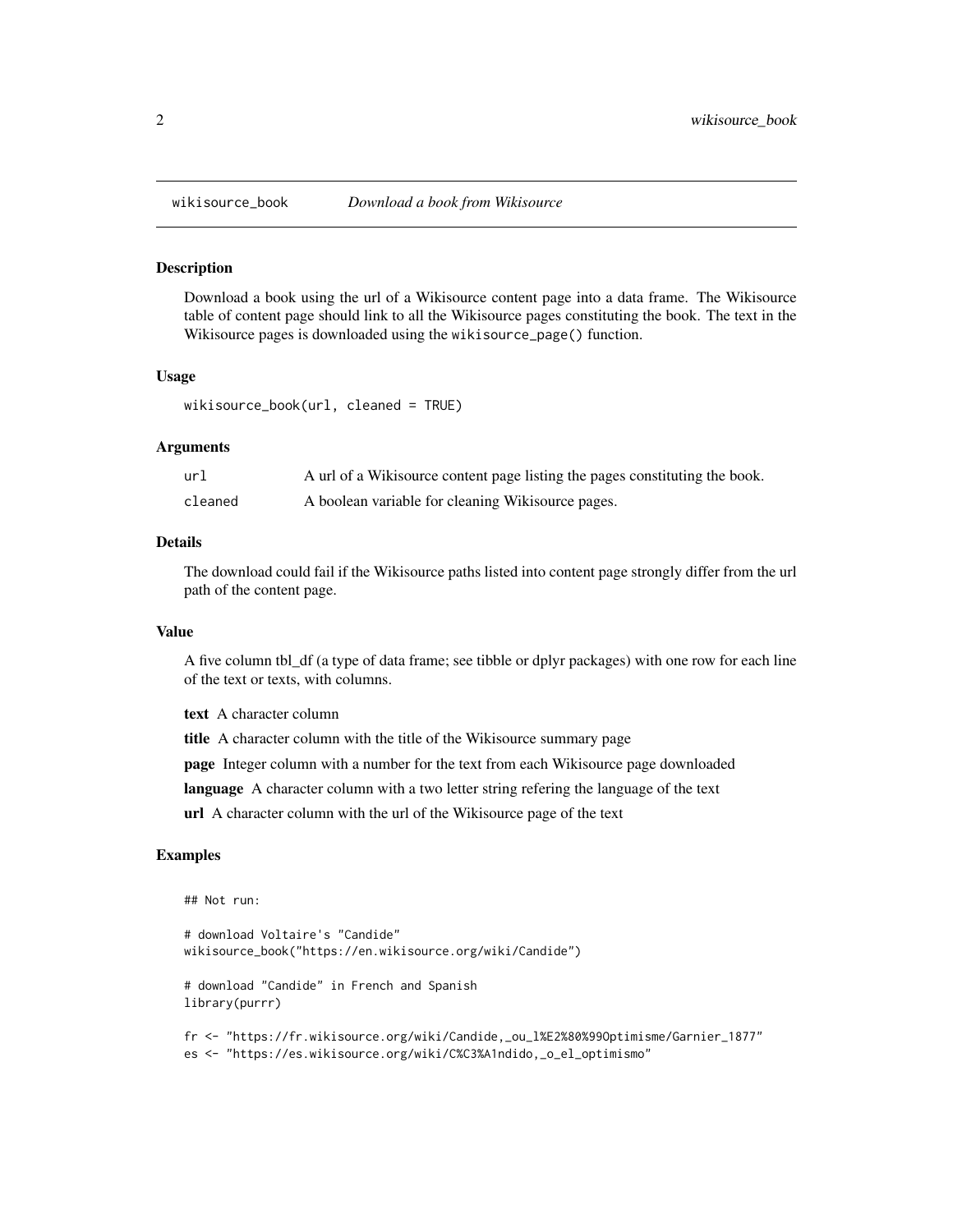#### <span id="page-2-0"></span>wikisource\_page 3

```
books <- map_df(c(fr, es), wikisource_book)
## End(Not run)
```
wikisource\_page *Download a page from Wikisource*

#### Description

Download the text of a Wikisource page into a data frame using its url.

#### Usage

```
wikisource_page(wikiurl, page = NA, cleaned = TRUE)
```
#### Arguments

| wikiurl | The url of a Wikisource page that will be downloaded. |
|---------|-------------------------------------------------------|
| page    | A string naming the Wikisource page downloaded.       |
| cleaned | A boolean variable for cleaning the Wikisource page.  |

#### Value

A four column tbl\_df (a type of data frame; see tibble or dplyr packages) with one row for each line of the text or texts, with four columns.

text A character column

page A column naming the page downloaded

language A character column with a two letter string refering to the language of the text

url A character column with the url of the Wikisource page of the text

#### Examples

```
## Not run:
# download Sonnet 18 of Shakespeare
wikisource_page("https://en.wikisource.org/wiki/Shakespeare%27s_Sonnets/Sonnet_18", "Sonnet 18")
# download Sonnets 116, 73 and 130 of Shakespeare
library(purrr)
urls <- paste0("https://en.wikisource.org/wiki/Shakespeare%27s_Sonnets/Sonnet_", c(116, 73, 130))
sonnets <- map2_df(urls, paste0("Sonnet ", c(116, 73, 130)), wikisource_page)
## End(Not run)
```